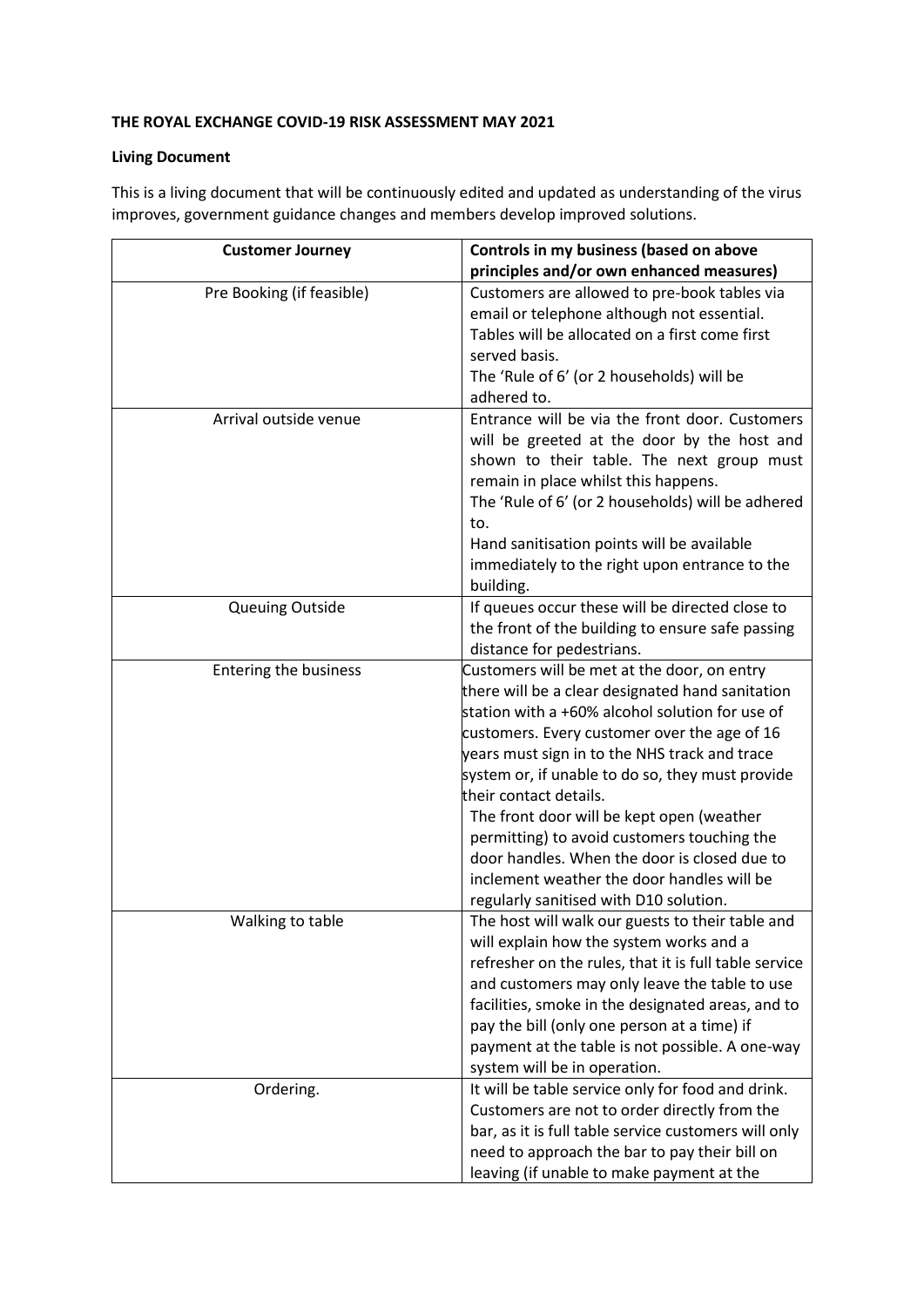|                                    | table) and then only ONE customer to              |
|------------------------------------|---------------------------------------------------|
|                                    | approach the bar at a time. Face masks must be    |
|                                    | worn when not seated at the table.                |
| Drinks service.                    | Customers may flag down staff to place an         |
|                                    | order, staff will be active in areas around them  |
|                                    | to maintain cleaning duties so customer           |
|                                    | movement is limited.                              |
|                                    | Drinks will be delivered by tray and placed on    |
|                                    | the table for customers to remove and for the     |
|                                    | customers to put their empty glasses on.          |
| Clearing the customer table        | Customers may be asked to pass their empty        |
|                                    | glasses to the server to reduce stretching into a |
|                                    | customer's or staff members personal space.       |
|                                    | Tray work is advised to reduce the number of      |
|                                    | visits to a table                                 |
| Going to the toilet                | Customers may use our facilities with a           |
|                                    | maximum of 2 persons in the toilets at any one    |
|                                    | time (Ladies) and 2 persons (Gents).              |
| Paying                             | Card payments will be the preferred method        |
|                                    | but cash will be accepted if no alternative.      |
| Leaving the business               | Customers will exit via the front door, social    |
|                                    | distancing will take place if someone is waiting  |
|                                    | to be seated.                                     |
| In-between customers               | Tables and contact points will be cleaned and     |
|                                    | sanitised.                                        |
| Continuous actions (cleaning etc.) | All contact points including door handles, taps   |
|                                    | and rails will be cleaned on a regular basis and  |
|                                    | staff working in that area are responsible for    |
|                                    | this                                              |
|                                    |                                                   |

## Staff Assessment

| <b>Staff Journey</b>     | Controls in my business (based on above                                                                                                                                                                                                                           |
|--------------------------|-------------------------------------------------------------------------------------------------------------------------------------------------------------------------------------------------------------------------------------------------------------------|
|                          | principles and/or own enhanced measures)                                                                                                                                                                                                                          |
| Before returning to work | Staff will take part in an online or telephone<br>interview to ensure they understand this risk<br>assessment and what we as a company are<br>providing to maintain their safety whilst at<br>work.                                                               |
| Pre-arrival              | If any member of staff is showing signs of<br>COVID - 19 they MUST report this to their line<br>manager at the earliest convenience, and<br>remain at home                                                                                                        |
| Arrival                  | Staff are required to use any entrance and<br>ensure that they sanitise their hands upon<br>entry<br>We will be taking staff temperatures on arrival<br>to work using a thermal thermometer. All staff<br>must also sign in to the NHS track and trace<br>system. |